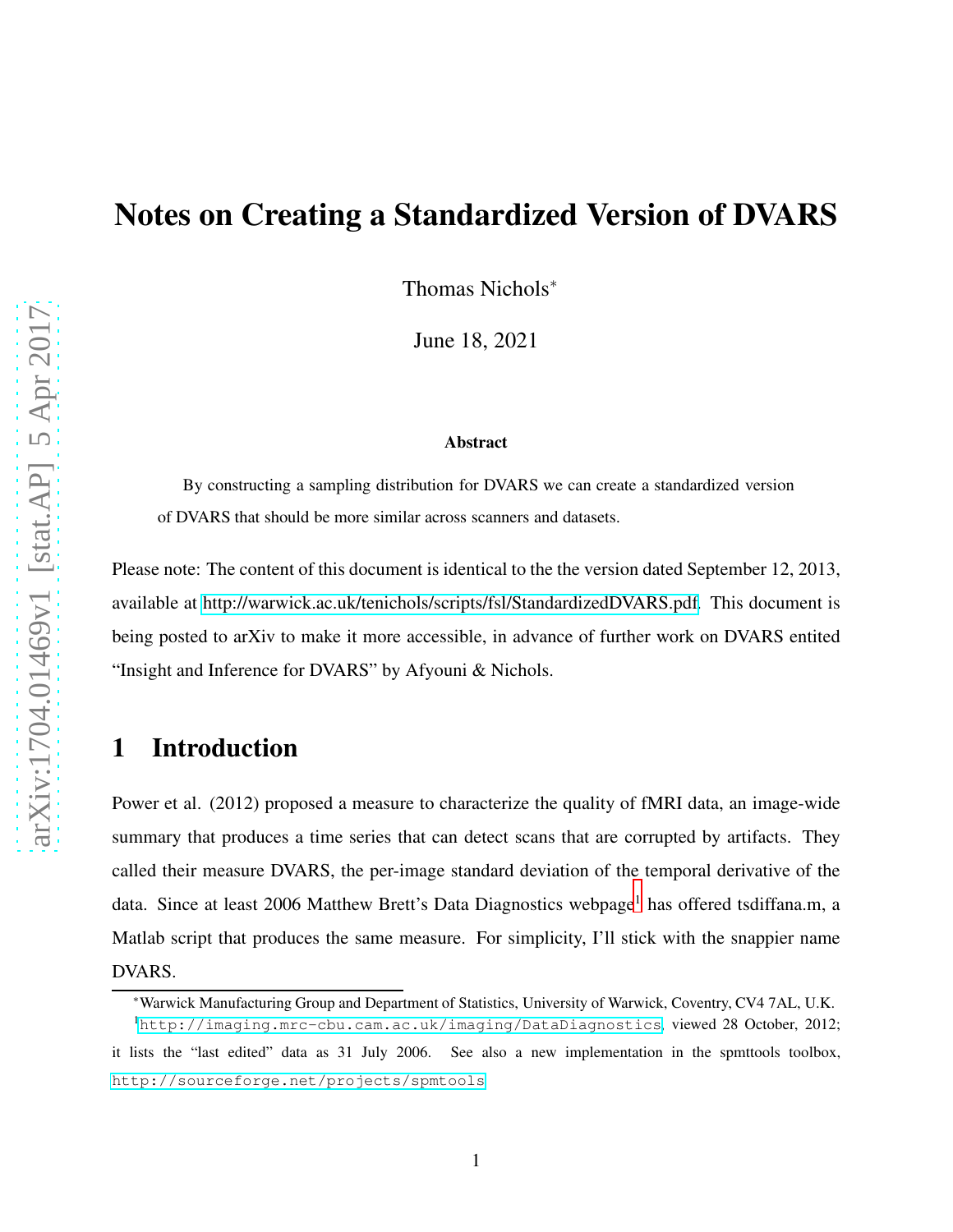While DVARS does an excellent job of detecting bad scans–bad pairs of scans actually–it does not have any absolute units. The average value of DVARS (on good data) will depend on the temporal standard deviation and the temporal autocorrelation of the data. The purpose of this short note is to describe a formal description of DVARS, its nominal standard deviation, which leads to a standardized version of DVARS which should be more comparable and interpretable between sites and scanners.

### 2 Methods

Let  $Y_{i,t}$  be fMRI time series data, for voxels  $i = 1, ..., I$  and time points  $t = 1, ..., T$ . A reasonable, approximate model for well-behaved (outlier-free data) is

$$
Y_{i,t} = \mu_i + \epsilon_{i,t} \tag{1}
$$

where  $\mu_i$  is the constant, T2\* image of the brain and  $\epsilon_{i,t}$  is the noise. Of course this model is wrong, as it neglects the experimental variation, but we expect such effects to be trivial relative to the artefactual variation of interest. The issue of drift and temporal autocorrelation will be addressed shortly.

DVARS is based on the spatial standard deviation of the temporal difference image<sup>[2](#page-1-0)</sup>:

$$
DVARS_t = \sqrt{\frac{1}{I} \sum_{i} (Y_{i,t} - Y_{i,t-1})^2}.
$$
 (2)

$$
= \sqrt{\frac{1}{I} \sum_{i} \left( \epsilon_{i,t} - \epsilon_{i,t-1} \right)^2}.
$$
 (3)

That is, the magic of DAVARS is that the differencing cancels out  $\mu_i$ , the T2\* brain.

The problem of predicting a null, default behavior of DVARS, however, is that it depends on the variance of spatial noise, and the spatial noise structure is complicated and hard to model in general. In the time domain, however, we have a reasonable working model of the noise, the Auto Regressive order-1  $(AR(1))$  model. If we can assume that the spatial and temporal noise

<span id="page-1-0"></span> $2$  For simplicity this sample variance doesn't include the term where the mean of the difference is subtracted out, since  $E(Y_{i,t} - Y_{i,t-1})$  should be zero by our model.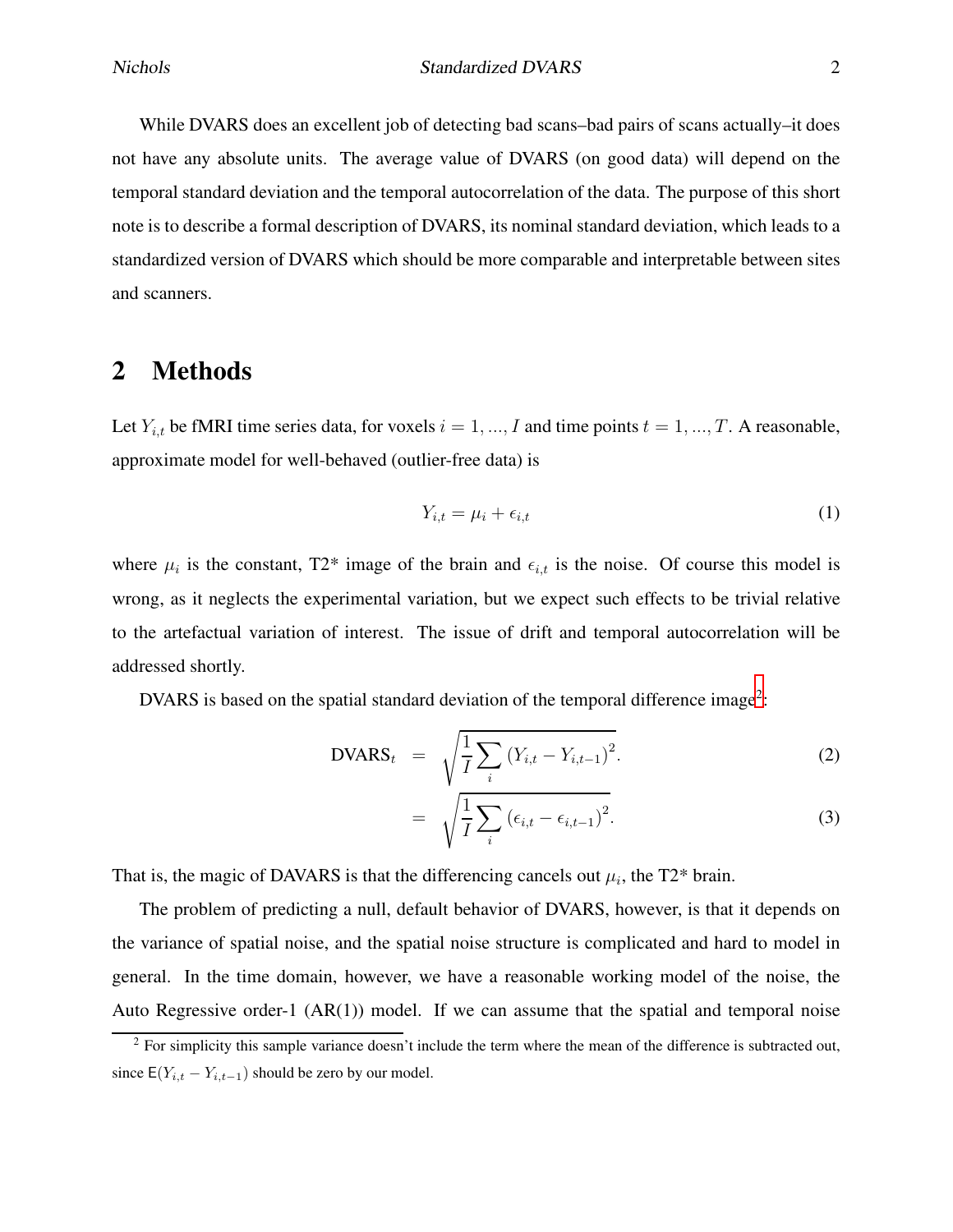structure doesn't interact<sup>[3](#page-2-0)</sup>, then standardizing the noise variance in the time domain will result in unit variance in the spatial domain.

First, we need to state the AR(1) model and see how it predicts the variance of the temporal difference data. If each voxel's noise follows an  $AR(1)$  model then for voxel i we have

$$
\text{Var}(Y_{i,t}) = \sigma_i^2 \tag{4}
$$

$$
Corr(Y_{i,t}, Y_{i,t-1}) = \rho_i. \tag{5}
$$

These parameters are easily estimated as the usual standard deviation and  $\rho$  is even available from fslmaths with the -ar1 option. To determine the variance of the temporal difference we need a basic result from probability: For two correlated random variables  $A \& B$ , the variance of their difference is the sum of their variances minus twice their covariance:

$$
\text{Var}(A - B) = \text{Var}(A) + \text{Var}(B) - 2\text{Cov}(A, B)
$$

Thus if the time series follow an AR(1) model, the differenced times series have variance

$$
Var(Y_{i,t} - Y_{i,t-1}) = 2\sigma_i^2 - 2\rho_i \sigma_i^2
$$
 (6)

$$
= 2(1 - \rho_i)\sigma_i^2. \tag{7}
$$

This means we can predict the expected value of squared DVARS:

$$
E(DVARSt2) = \frac{1}{I} \sum_{i} E\left((Y_{i,t} - Y_{i,t-1})^{2}\right)
$$
 (8)

$$
= \frac{1}{I} \sum_{i} \text{Var} (Y_{i,t} - Y_{i,t-1}) \tag{9}
$$

$$
= \frac{1}{I} \sum_{i} 2(1 - \rho_i) \sigma_i^2.
$$
 (10)

This leads to the following revised definition of DVARS as

$$
DVARS_t^* = \frac{\sqrt{\frac{1}{I} \sum_i (Y_{i,t} - Y_{i,t-1})^2}}{\sqrt{\frac{1}{I} \sum_i 2(1 - \rho_i)\sigma_i^2}}.
$$
\n(11)

This is easily implemented because  $\sigma_i$  and  $\rho_i$  can be computed in fslmaths. Further, since we're worried about outliers, we can make use of robust estimators of  $\sigma_i$  and  $\rho_i$ . The simplest

<span id="page-2-0"></span><sup>&</sup>lt;sup>3</sup>Formally, "doesn't interact" means that the spatiotemporal correlation structure is separable into a product of spatial and temporal components. Again, for well-behaved data this is a reasonable assumption.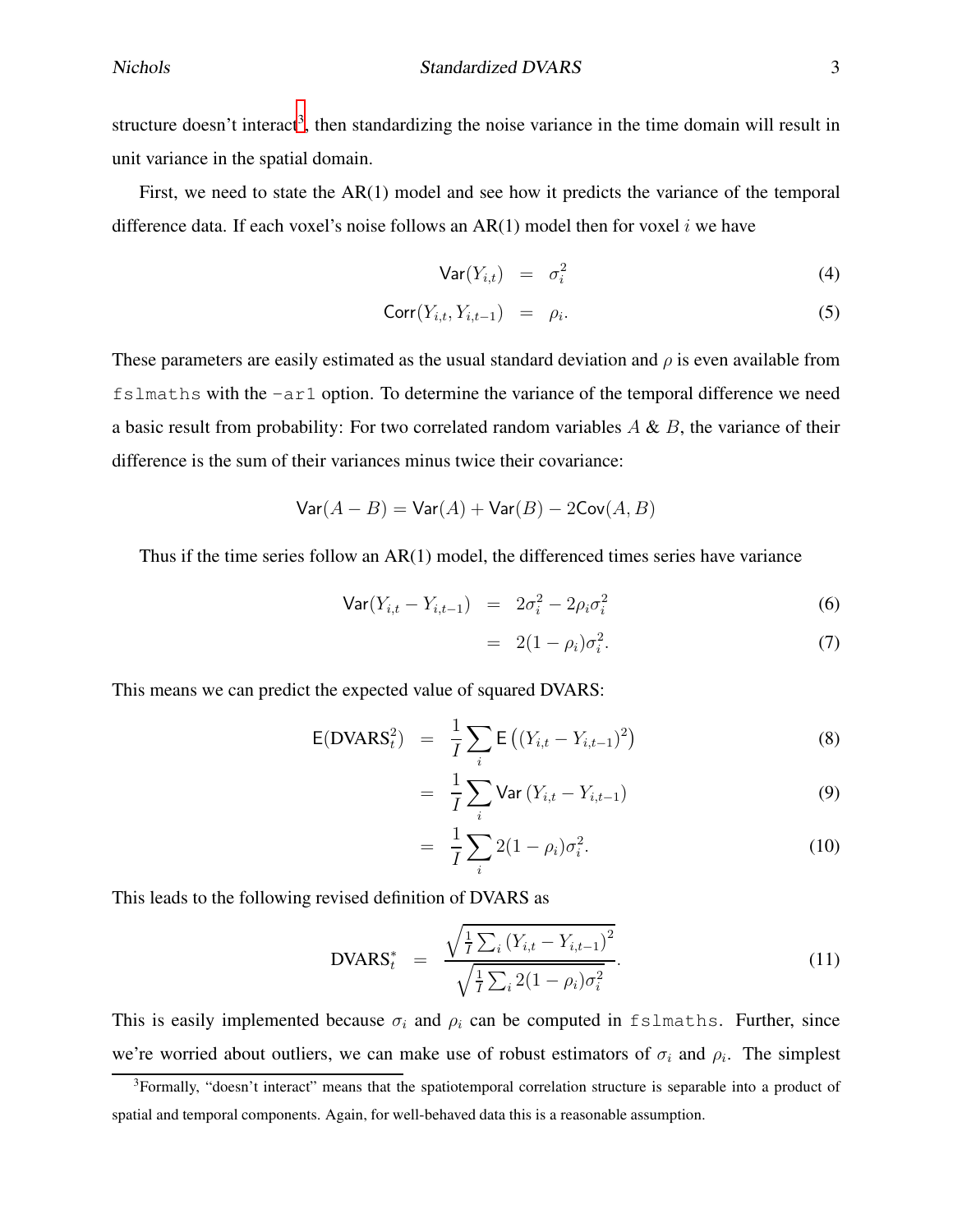robust estimator of standard deviation is based on the Inter-Quartile Range (IQR), based on the following relationship for Normal variates:

$$
\sigma = IQR/1.349
$$

This is what I have implemented in my own DVARS script<sup>[4](#page-3-0)</sup>. Unfortunately I haven't found a similar simple robust estimate for the AR(1) coefficient  $\rho_i$ , and thus have implemented the standard estimate.

Finally, with knowledge of the variance of the difference at each voxel  $i$ , we can also propose a new variant of DVARS based on voxel-wise standardized difference data:

$$
DVARS_t^{**} = \sqrt{\frac{1}{I} \sum_i \left( \frac{Y_{i,t} - Y_{i,t-1}}{\sqrt{2(1 - \rho_i)\sigma_i^2}} \right)^2}.
$$
 (12)

However, this may not be as sensitive to problems because it will down-weight the voxels with high variance, i.e. those around the edge of the brain. On the other hand, since most of the edge-related variance is going to be due to motion and we already have the motion predictors, DVARS<sup>\*\*</sup> may be more useful for picking up problems that are *not* related to motion.

## 3 Discussion

The principal limitations of this work is that it depends on an estimates of standard deviation and AR-1 coefficient that are not themselves corrupted by bad data. Further work is needed to identify a robust estimator of  $\rho$ . Also, any sensible time series modelling effort begins by regressing out a linear from the data, and as fMRI is susceptible to drift, perhaps standard drift modelling should be done. As DVARS is driven by the most short-scale changes possible (from time t to  $t + 1$ ) it won't be affected by removal of drift, but it may result in more accurate modelling of the temporal correlation, and thus more accurate standardization.

Another limitation is that some users may *like* how DVARS reflects the underlying time series variance  $\sigma$ , and watch how the absolute value of DVARS changes with subsequent preprocessing steps. My response to this is that it is not just  $\sigma$  that changes but also the correlation, something

<span id="page-3-0"></span><sup>4</sup><http://go.warwick.ac.uk/tenichols/scripts/fsl/DVARS.sh>